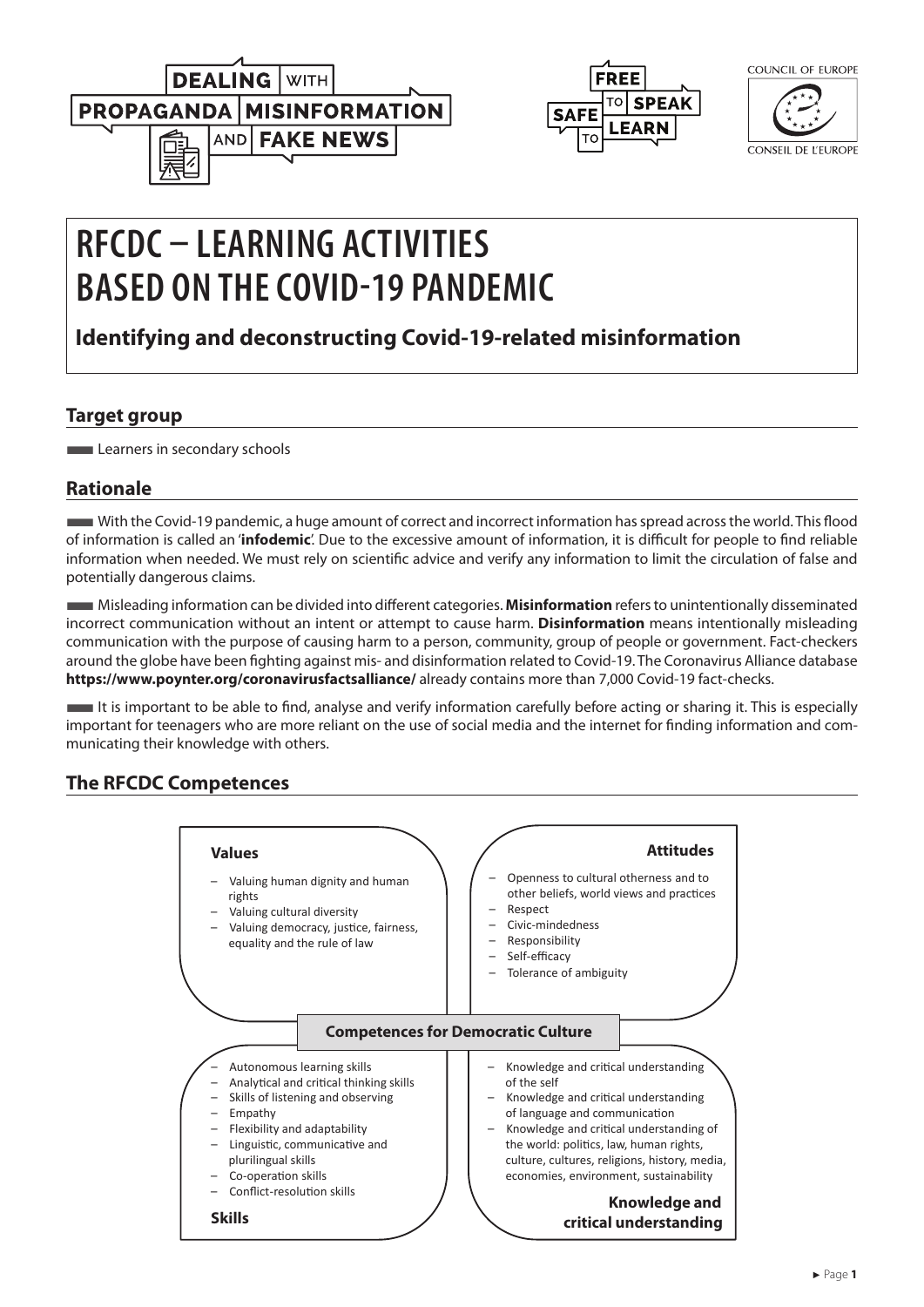# **Competences promoted by the activity**

■Autonomous learning skills; Analytical and critical thinking skills; Co-operation skills; Knowledge and critical understanding of media.

#### **Learning outcomes**

- **Example 1** Completing this activity will help learners to:
	- ► Gather information about Covid-19 effectively using a variety of techniques and sources
	- ► Use information technology effectively to access, research, organise and integrate information
	- ► Select the most reliable sources of information or advice from the range available
	- ► Analyse all the information which he/she has about the different choices before making a decision
	- ► Evaluate information about Covid-19 critically
	- ► Make judgments about whether or not the materials under analysis are persuasive
	- ► Distinguish between relevant and irrelevant information and evidence
	- ► When working as a member of a group, keep others informed about any relevant or useful information

# **Description of activity**

■The exercise can be conducted either by individual learners alone or in small groups. Ask learners to do their own Covid-19 information fact-check, following these steps:

- 1. Choose any Covid-19-related claim you can find on social media
- 2. Examine the claim by asking the following questions:
- ► Who has produced this information and what expertise do they have?
	- Can you find the writers' names or a reliable web address?
	- When and where has the information been published? Is it still up to date?
	- What viewpoint does the source represent (that of a journalist, researcher, policymaker, public authority, lobbyist, what is the political leaning?)
- ► Why is the claim made? What are the motives of the disseminator?
	- Is it an advertisement, a piece of news, or someone's opinion?
	- Does anyone benefit from this? Is it sponsored by someone?
	- At whom it is targeted? How did you get it?
- ► Does the message aim to elicit a strong emotional response?
	- Are there strong story elements attached to the message?
	- Are there striking images in the message?
	- Are the pictures authentic, untouched and unmanipulated?
- 3. Verify the information from another source known to be reliable.
- 4. Share your findings with your peers and teacher

■This exercise can be localised and expanded to cover other topics by inserting links to national fact-checking organisations' materials.

#### **Materials or resources required**

The definition of the key terms, guidance for fact-checking, check-lists, links, and examples will be given.

Some useful hints for teachers:

- ► Use several search engines and avoid using Wikipedia or any other single source as the only source of information.
- ► The domain owner information can be found from, for example, WHOIS-service: **https://www.whois.com/**
- ► Verify the authenticity of the images by using e.g. Google reverse image search.
- ► First Draft has an excellent toolbox to help you to verify images, links and videos: **https://start.me/p/vjv80b/first-draft-basic-toolkit**